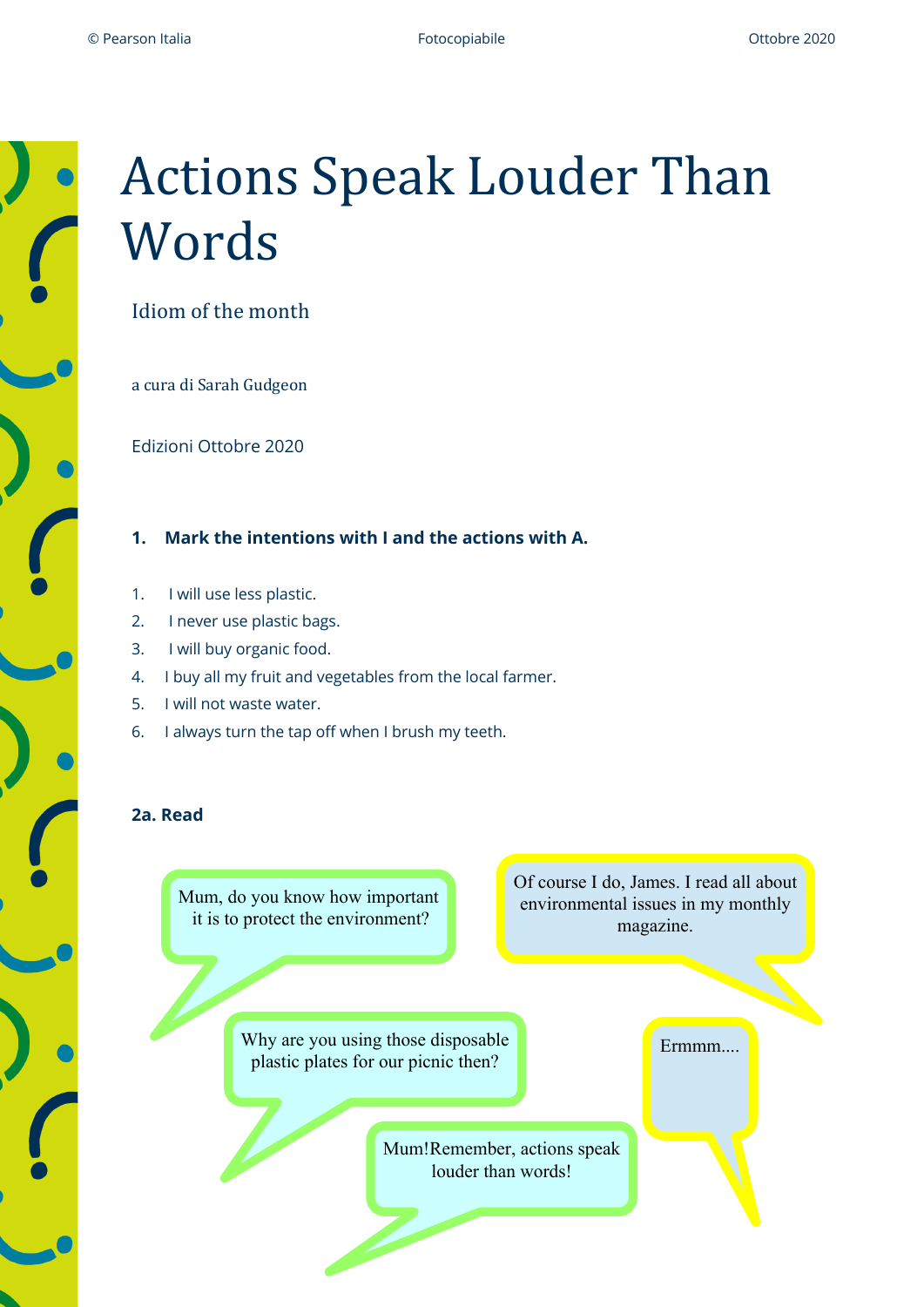

It is not enough to talk about saving the planet, we have to do something.

\_\_\_\_\_\_\_\_\_\_\_\_\_\_\_\_\_\_\_\_\_\_\_\_\_\_\_\_\_\_\_\_\_\_\_\_\_\_\_\_\_\_\_\_\_\_\_\_\_\_\_\_\_\_\_\_\_\_

*People who take action give a clearer message than people who use a lot of words to try and explain something.*

## **3. Tick the 5 things that you can do to take action and be a good global citizen.**

a. Learn a new language b. Use recycled materials. c. Play video games.

- d. Support campaigns for equal rights for everyone.
- 
- e. Volunteer your time.
- f. Adopt an endangered species

**4a. Digital literacy project: Work with a partner and choose one of the actions from ex.3. Use the internet to find out how you could actually do it.**

**4b. Share your ideas with the rest of the class.**